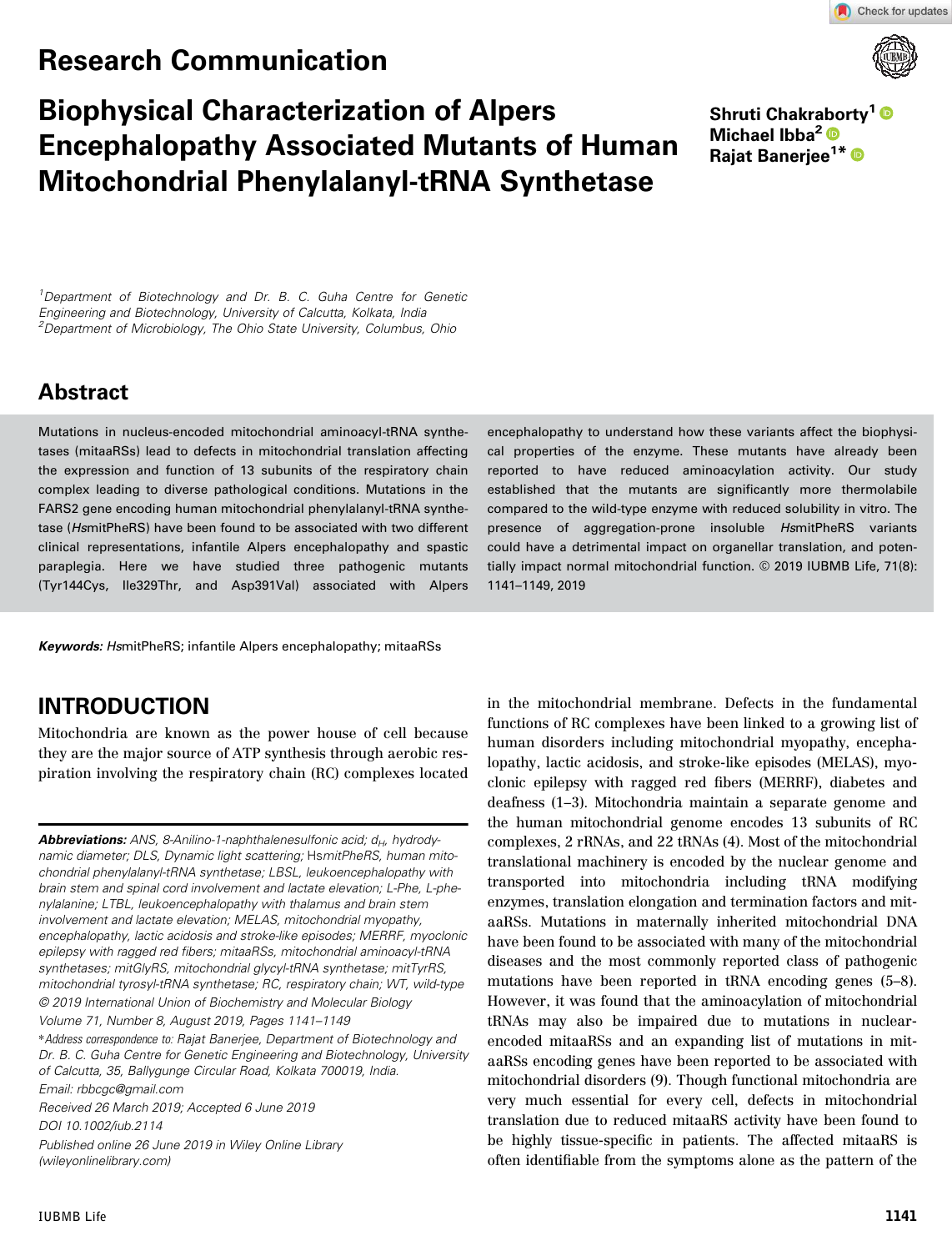

vulnerable tissue is mostly associated with a particular mitaaRS (10, 11). Each of the 19 mitaaRSs is reported to have disease correlations and mutations in 17 out of 19 mitaaRSs (except mitGlyRS and mitTyrRS) encoding genes are found to be associated with damages in the central nervous system (12). For example, mutations in the mitochondrial aspartyl-tRNA synthetase gene (DARS2) have been found to be linked with leukoencephalopathy with brain stem and spinal cord involvement and lactate elevation (LBSL, MIM 611105), while mutations in the mitochondrial arginyl-tRNA synthetase gene (RARS2) lead to pontocerebellar atrophy type 6 (MIM 611523), and mutations in mitochondrial glutamyl-tRNA synthetase (EARS2) have been linked to leukoencephalopathy with thalamus and brain stem involvement and lactate elevation (LTBL, MIM 614924) (10, 11).

To date at least 21 pathogenic variants have been reported for HsmitPheRS that were found to be associated with disease conditions with moderate to severe symptoms. The clinical phenotypic expression of the pathogenic variants of the FARS2 gene show pleiotropic effects, from spastic paraplegia to infantile Alpers encephalopathy (13–24). The effects of some of these mutations on enzyme function have been investigated. Initially three mutations (Y144C, I329T, and D391V) have been reported associated with Alpers encephalopathy with severe early-onset clinical symptoms and death in infancy. Studies of these mutants have reported to effect the enzymatic activity with possible indications of perturbation in enzyme stability (13, 14). We have now built on these earlier studies using biophysical approaches to understand the effect of these mutations on folding and stability of the HsmitPheRS. Our findings revealed that the Alpers encephalopathy associatedmutations have a strong effect on the solubility of the enzyme in vitro, with significant implications for loss of function in vivo.

### MATERIALS AND METHODS

### Expression and purification of the pathogenic mutants of HsmitPheRS

pET21c plasmid with HsmitPheRS (FARS2) gene containing Y144C, I329T, and D391V single mutations were transformed separately in Escherichia coli strain BL21 (DE3). Bacterial colonies were transferred and grown into Luria-Bertani (LB) media containing 100 μg/mL of Ampicillin from transformed plates for each plasmid DNA and grown overnight at 37°C. Fresh LB media containing Ampicillin were inoculated with the culture and grown at 37°C until OD<sub>595</sub> <sub>nm</sub> reaches to  $\sim$ 0.6. 10 mL of this culture were added to 1 L of Ampicillin-enriched autoinduction media and grown at  $25^{\circ}$ C overnight (25). The cells were harvested by centrifugation at 5,000 rpm for 10 min and further processed to purify the protein as was mentioned previously (26).

### Fluorescence spectroscopy

All the fluorescence measurements were carried out in Hitachi F-7000 spectrofluorometer at least three times. Tryptophan was selectively excited at 295 nm and the emission was recorded from 310 to 450 nm. Both excitation and emission slit widths were set at 5 nm for all the measurements. The emission maxima  $(\lambda_{\text{max}})$  values were determined by taking the first derivative of the individual emission spectra.

#### Acid denaturation

Acid denaturation of HsmitPheRS was studied as a function of pH from pH 1.0 to pH 8.0 at a 0.5 interval using 50 mM buffers (KCl-HCl [pH 1.0–1.5], Gly-HCl [pH 2.0–3.5], sodium acetate [pH 4.0–5.5], and sodium phosphate [pH  $6.0-8.0$ ]). All reagents used for buffer preparation were of analytical (AR) grade. The buffers were filtered through 0.22 μm membrane filter, and stored at  $-20^{\circ}$ C and thawed to room temperature before use. Protein samples were added individually at different pH values to a final concentration of 2 μM and incubated at room temperature for 18–24 hr to ensure that thermodynamic equilibrium has been reached.

#### ANS binding assay

8-Anilino-1-naphthalenesulfonic acid (ANS) is a fluorescent molecular probe that hardly fluoresces in aqueous environment but fluoresces only when it binds to hydrophobic regions of proteins. A stock solution of ANS was prepared in methanol and the concentration was determined using an extinction coefficient of 5,000 M−<sup>1</sup> cm−<sup>1</sup> at 350 nm. Protein samples (2 μM) were incubated with 25-fold molar excess of ANS for 30 min in the dark at room temperature. The ANS fluorescence was then measured by setting the excitation wavelength at 420 nm to avoid the inner filter effect and emission spectra were recorded from 450 nm to 550 nm. Fluorescence intensities at 482 nm were recorded and plotted as a function of pH.

### Turbidity assay

Turbidity of the ligand free protein samples (2 μM) were measured in 50 mM Tris–HCl (pH 8.0), 5 mM  $MgCl<sub>2</sub>$ , 150 mM KCl without any substrates. Turbidity of the protein samples (2  $\mu$ M) were also measured in presence of 2 mM of L-phenylalanine (L-Phe) and 2 mM of L-Phe with 2 mM of ATP. The turbidity was measured at 400 nm at 37°C over time in a Shimadzu UV-2401PC spectrophotometer equipped with a Peltier temperature controller. All the measurements were done in triplicates and the average was plotted against time.

### Dynamic light scattering (DLS)

Protein samples  $(4 \mu M)$  in 50 mM Tris–HCl (pH 8.0), 5 mM MgCl<sub>2</sub>, 150 mM KCl were filtered through 0.22 μm filter device from Millipore and transferred to disposable cuvettes and the hydrodynamic diameters were determined in Malvern Zetasizer™ NanoS light scattering instrument. The protein samples were subjected to a temperature gradient from  $25^{\circ}$ C to  $40^{\circ}$ C and the change in the hydrodynamic diameters was monitored by DLS. The effect of substrates were studied in presence of 2 mM of L-Phe and 2 mM ATP by setting the temperature at  $37^{\circ}$ C and the change in particle size was determined by DLS for 1 hr.

#### The thermoflour experiment

The assay was performed using 96-well thin-wall PCR plates (Applied Biosystems, US). The total reaction volume was 30 μL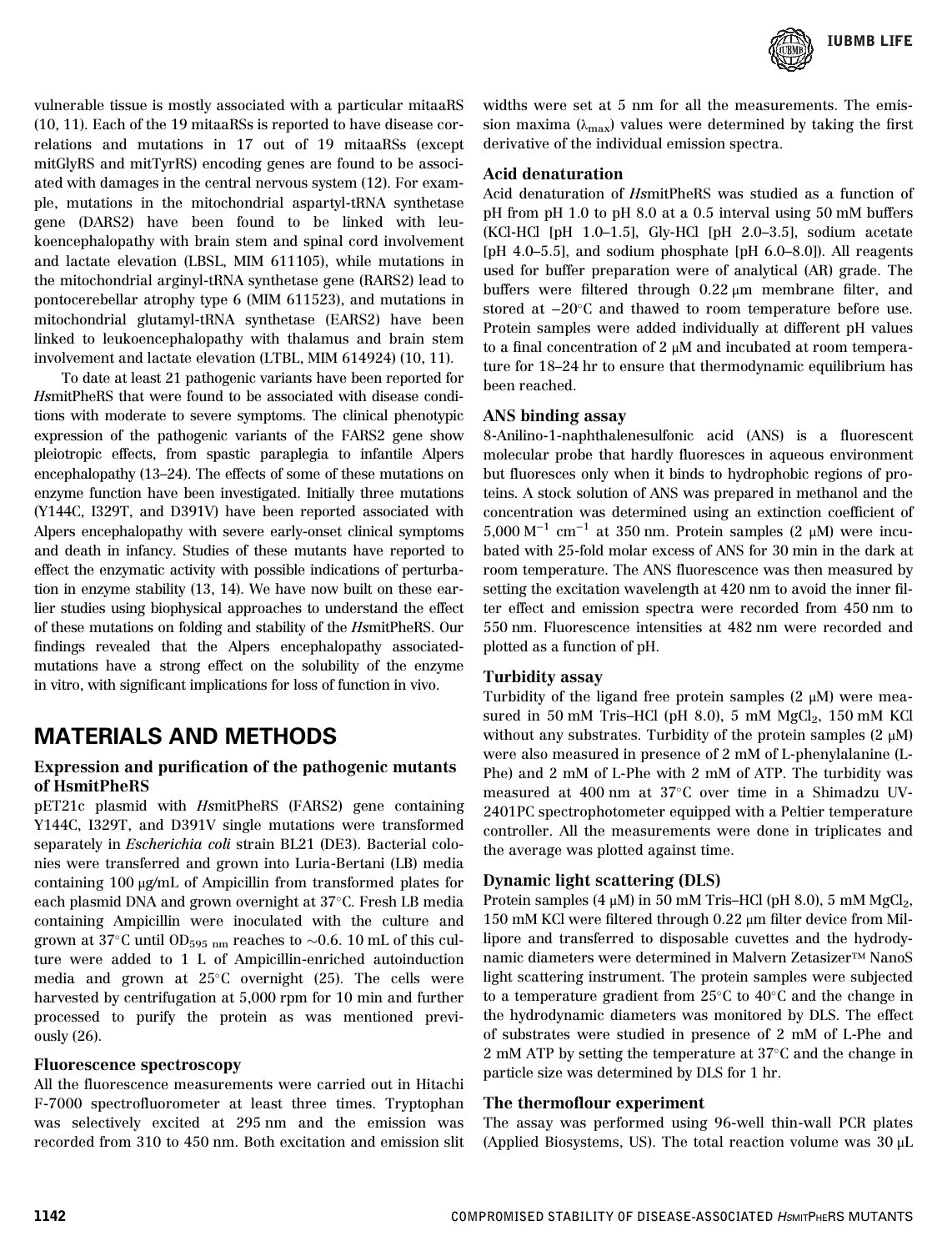

 $FIG 2$  Location and chemical nature of the amino acid substitutions of the Alpers encephalopathy associated mutants within the functional domains of HsmitPheRS

and the plate was kept on ice while adding the samples. The final protein concentration was kept at 4 μM. 5000X SYPRO Orange stock solution was diluted 100-fold in buffer (50 mM Tris pH 8.0, 5 mM  $MgCl<sub>2</sub>$ , 50 mM NaCl) to get a 10-fold working solution. Three microliters of the 10-fold SYPRO Orange working solution was added to each reaction. The plates were sealed with optical adhesive covers (Applied Biosystems) and centrifuged at 4000 rev/min for 2 min. The plate was then heated from 25 to 80 $\degree$ C in the StepOne real-time PCR system from Applied Biosystems for the thermoflour experiment. Variation in fluorescence in the wells was monitored using excitation and emission wavelength of 492 and 516 nm, respectively. The inflection point of the fluorescence intensity versus temperature plot was considered to be the transition mid-point (Tm) (27).

### RESULTS

### Mutations of HsmitPheRS in sequence and structural context

Mutations of the conserved residues are usually believed to be detrimental to enzyme architecture that may affect their function.

Multiple sequence alignment of mitPheRS showed that all three amino acid residues mutated in Alpers encephalopathy patients, Tyr144, Ile329, and Asp391 are highly conserved among all the mitPheRS(14) that may lead to structural and/or functional perturbation in the enzyme. The amino acid substitutions have been shown to affect the substrate affinity of the enzyme. While I329T affects ATP binding, D391V affects the L-Phe binding and Y144C affects tRNAPhe binding of HsmitPheRS. From a structural perspective it is predicted that the Ile to Thr mutation at 329 position leads to widening of the ATP-binding site whereas Y144C and D391V variants are believed to affect the conformational flexibility of the enzyme because Tyr144 is located on the interface of the anticodon stem-binding domain and Asp391 is located on the contact surface of the aminoacylation and the anticodon binding domains(14) (Figure 1). The functional perturbations of these amino acid substitutions led us to investigate the structural implications on the enzyme, if any, under different conditions using biophysical approaches.

#### Formation of stable molten-globule-like structure at acidic pH

To understand the effect of these amino acid substitutions on protein stability over a range of pH, denaturation studies were



FIG 2 Change in conformation of HsmitPheRS as a function of pH. (a) pH-induced changes in tryptophan emission maxima of HsmitPheRS. Tryptophan emission maxima were obtained by taking the first derivative of the tryptophan emission spectra in Hitachi F-7000 spectrofluorometer. All the data were recorded three times and standard deviations were calculated. (b) ANS binding as a function of pH. Fluorescence intensities at 482 nm were recorded in Hitachi F-7000 spectrofluorometer and plotted as a function of pH. The data are average of three measurements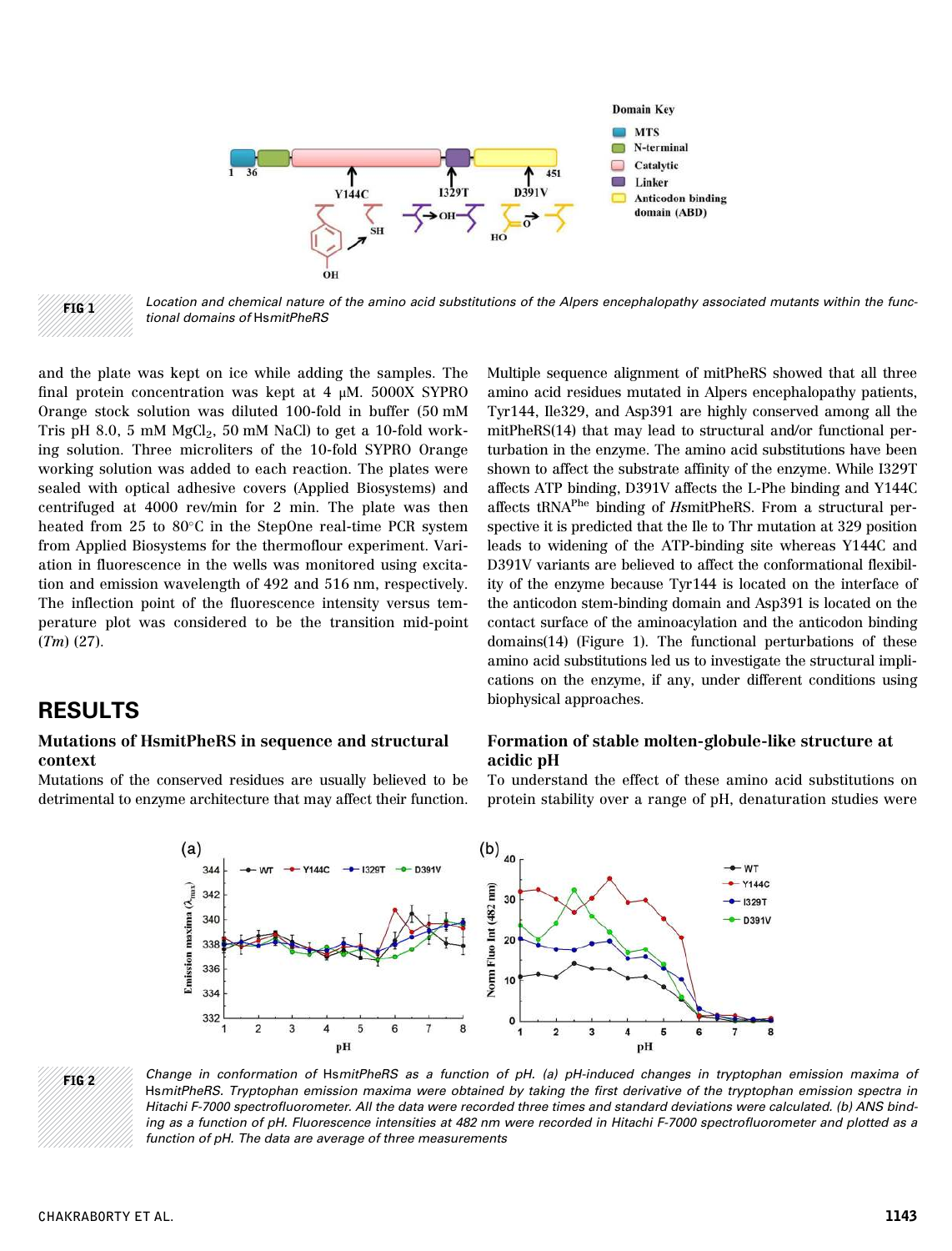





done using buffer ranging from pH 1.0 to 8.0. Measurement of tryptophan emission maxima change and ANS binding as a function of pH showed that the WT HsmitPheRS is remarkably stable at lower pH. The pathogenic variants also showed comparable stability at low pH; however, at physiological pH ( $\sim$ pH 8.0) the tryptophan emission maxima showed a red-shift of  $\sim$ 2 nm compared to the WT indicating that the tryptophans are more exposed in the mutants with respect to the native conformation at physiological pH (Figure 2a). ANS fluorescence indicated that WT as well as the pathogenic variants form a molten-globule-like structure at low pH range (pH 1.0–pH 6.0) and the fluorescence leveled off above pH 6.0. Notably, the ANS binding at low pH is much higher in the case of the pathogenic variants compared to the WT (Figure 2b).

### The pathogenic variants affect the enzyme architecture

Particle size distribution of WT and the pathogenic variants were determined by DLS to understand whether there is any



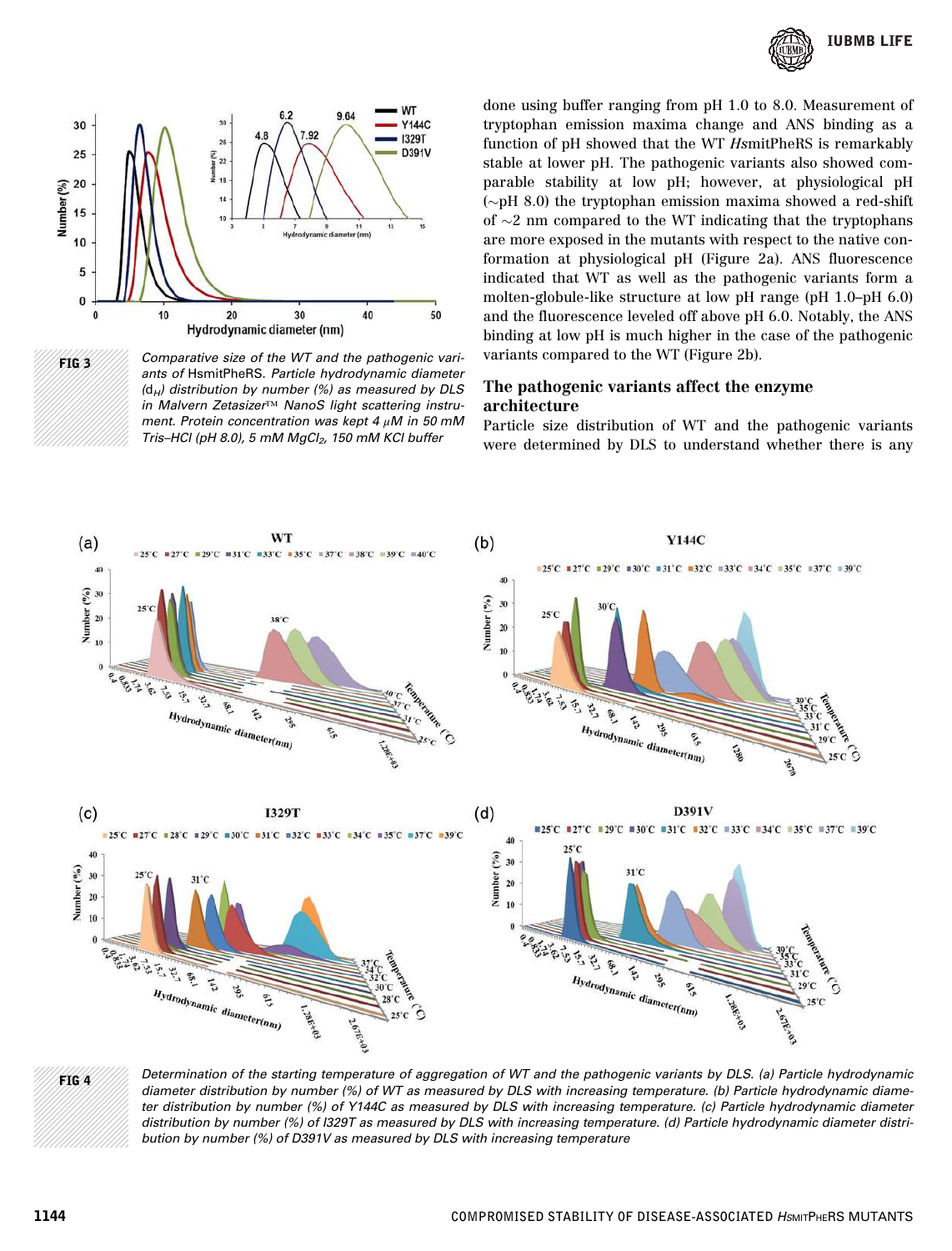

FIG 5////// Differential thermal stability of the WT HsmitPheRS and the pathogenic variants. (a) Temperature-dependent binding of SYPRO Orange to WT, in absence and in presence of L-Phe and ATP as was determined by thermoflour assay. (b) Temperaturedependent binding of SYPRO Orange to Y144C, in absence and in presence of L-Phe and ATP as was determined by thermoflour assay. (c) Temperature-dependent binding of SYPRO Orange to I329T, in absence and in presence of L-Phe and ATP as was determined by thermoflour assay. (d) Temperature-dependent binding of SYPRO Orange to D391V, in absence and in presence of L-Phe and ATP as was determined by thermoflour assay

perturbation in enzyme architecture in case of the variants at physiological pH. The results indicated that the hydrodynamic diameter (d<sub>H</sub>) of the WT protein is  $4.8 \pm 0.7$  nm, whereas the size of all three pathogenic mutants (Y144C,  $7.9 \pm 0.6$  nm; I329T,  $6.2 \pm 0.5$  nm; D391V,  $9.64 \pm 0.8$  nm) (Figure 3) increased significantly from the WT indicating that the pathogenic mutations may lead to a conformational expansion of HsmitPheRS in solution affecting the enzyme's native architecture.

### Thermal stability of the mutants decreased significantly

To understand whether there are any differences in stability between WT and the pathogenic variants of HsmitPheRS, they were subjected to thermal denaturation. Two approaches were used to assess the changes in thermal stability, the propensity to aggregate with increasing temperature as recorded by DLS and exposure of the hydrophobic patches to solvent upon unfolding with increasing temperature as recorded by real time PCR. Thermal stability of the pathogenic variants was compared with WT by heating them gradually from 25 to  $40^{\circ}$ C and monitoring the aggregation by DLS. The temperature at which the WT HsmitPheRS started aggregating is  $38 \pm 1^{\circ}$ C. In case of Y144C the aggregation started at  $30 \pm 1$ °C, while I329T and D391V, both the mutants started aggregating at  $31 \pm 1^{\circ}$ C (Figure 4a-d). These data indicate that the stability of the pathogenic variants is highly compromised compared to the WT HsmitPheRS.

For the thermoflour experiments, binding of a hydrophobic fluorescent dye, SYPRO Orange, was monitored while increasing the temperature gradually from 25 to 80°C. SYPRO Orange undergoes a significant increase in quantum yield upon binding to hydrophobic regions of proteins that become exposed upon protein denaturation. The transition mid-point temperature  $(T_m)$  was determined from the increase of fluorescence intensity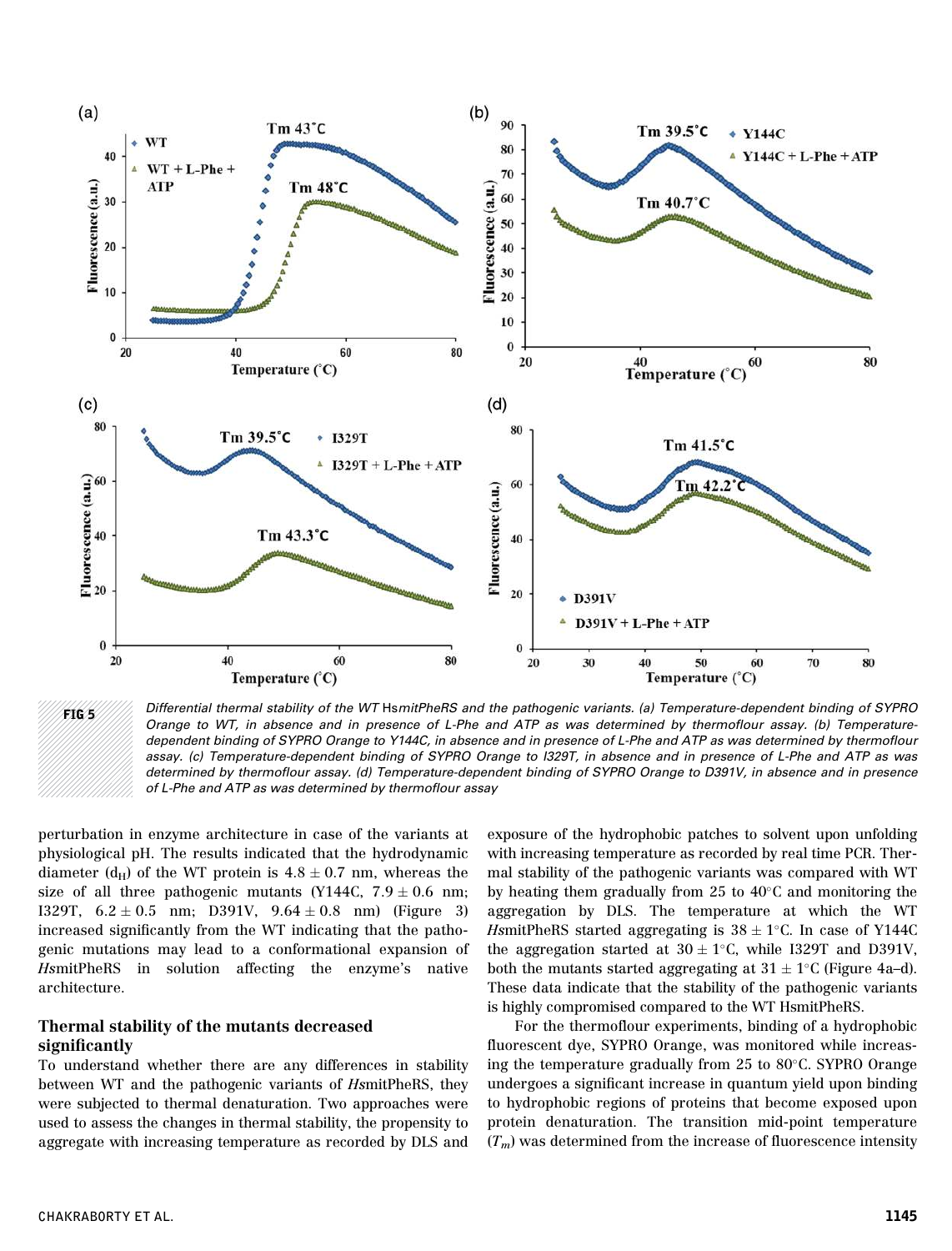

| table      | Increase in the melting temperature $(\Delta T_m)$ of<br>HsmitPheRS in presence of L-Phe and ATP |                              |
|------------|--------------------------------------------------------------------------------------------------|------------------------------|
| HsmitPheRS |                                                                                                  | $\Delta T_m$ (° C) (Phe-AMP) |
| WТ         |                                                                                                  | 5                            |
| Y144C      |                                                                                                  | 1.2                          |
| 1329T      |                                                                                                  | 3.8                          |
| D391V      |                                                                                                  | 0.7                          |

of SYPRO Orange upon binding to hydrophobic patches of protein. The stabilizing effect on thermal stability of the phenyladenylate (Phe-AMP) complex, which binds to the active site of the enzyme, was checked for the WT as well as the mutants. In the case of WT, the transition mid-point temperature was  $43^{\circ}$ C without any substrate addition. Phe-AMP exerted a strong stabilizing effect, increasing the  $T_m$  to 48°C ( $\Delta$  T<sub>m</sub> = + 5°C). The  $T_m$  of the mutants decreased  $\sim$ 1.5–3°C from the WT (Y144C,  $T_m$ – 39.5°C; I329T,  $T_m$ – 39.5°C; D391V,  $T_m$ – 41.5°C); however, the stabilizing effect of Phe-AMP was less pronounced for mutants compared to WT HsmitPheRS (Figure 5a–d; Table 1). While Phe-AMP is able to somewhat stabilize the I329T variant, the other two mutants, Y144C and D391V, are only marginally stable in the presence of Phe-AMP. Very high fluorescence values even at a lower temperature in the case of the pathogenic variants compared to WT is indicative of the fact that all three amino acid substitutions in HsmitPheRS have reduced stability and may lead to a conformational opening of the enzyme making them prone to aggregation. These findings are consistent with the DLS data that displayed a larger particle size of the variants compared to WT HsmitPheRS. The severe impact of these amino acid



FIG 6 Turbidity assay of the WT and the pathogenic variants of HsmitPheRS. (a) Turbidity assay of the WT HsmitPheRS in ligand free condition, in presence of L-Phe, and in presence of L-Phe and ATP. (b) Turbidity assay of the Y144C in ligand free condition, in presence of L-Phe, and in presence of L-Phe and ATP. (c) Turbidity assay of the I329T variant in ligand free condition, in presence of L-Phe, and in presence of L-Phe and ATP. (d) Turbidity assay of the D391V variant in ligand free condition, in presence of L-Phe, and in presence of L-Phe and ATP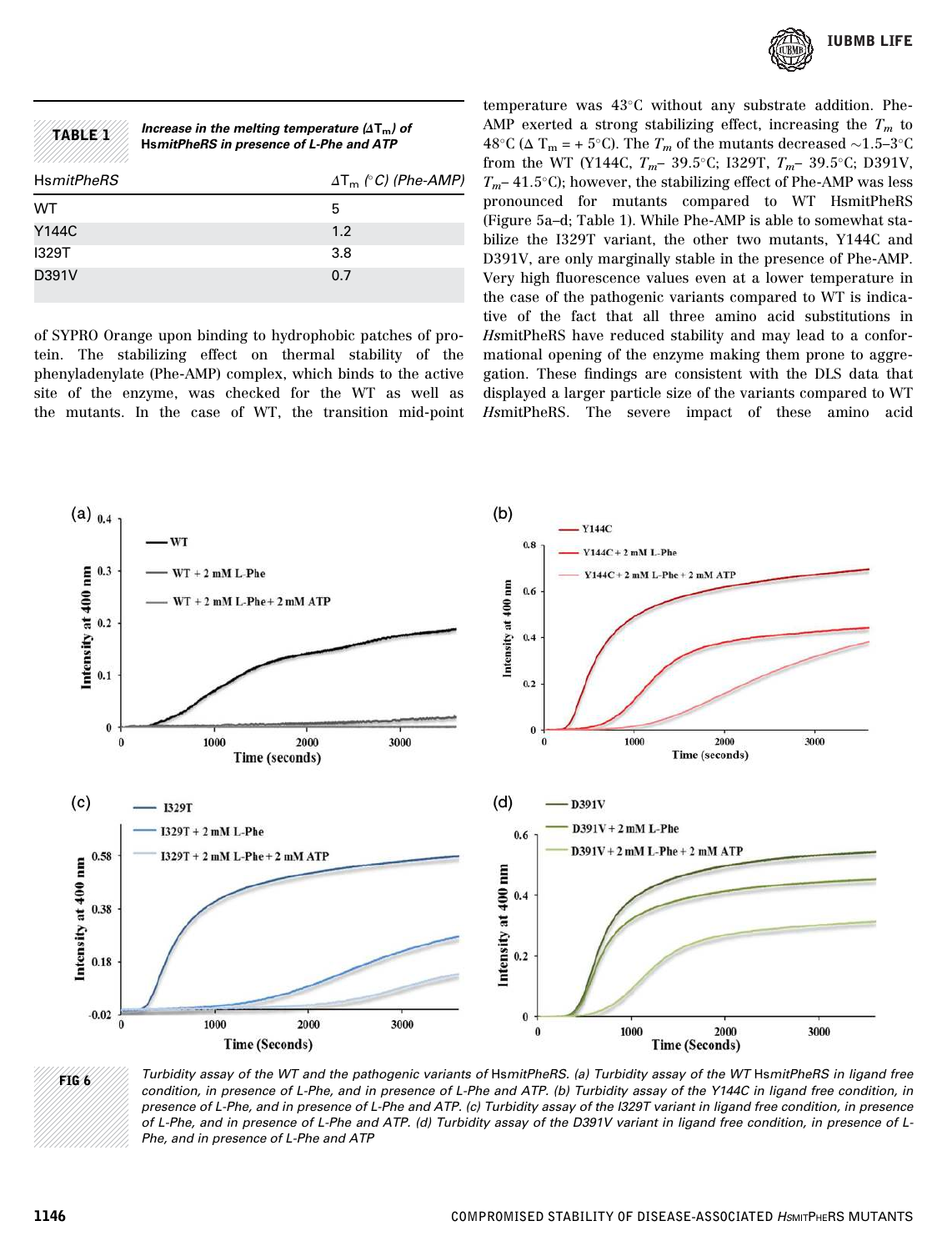substitutions on protein stability raises the question of how these mutations impact stability of HsmitPheRS in the cellular milieu at body temperature.

### **DISCUSSION**

Mitochondrial proteins that are synthesized in the cytosol have to undergo either a partial or complete unfolding driven by the protein import machineries or the mitochondrial membrane potential to facilitate the transportation process across the mitochondrial membrane (28). It has previously been established that HsmitPheRS undergoes a low pH-induced partial unfolding that may actually facilitate the transport process due to the generation of a local pH gradient across the mitochondrial membrane (26). The pathogenic variants studied here were additionally found to form a molten globule-like structure at lower pH, and showed increased ANS fluorescence at lower pH compared to WT HsmitPheRS, indicating that the hydrophobic patches are much more exposed to solvents in the variants than in WT.

Determination of the particle size of the pathogenic variants at physiological pH by DLS showed increase in diameter compared to the WT enzyme giving rise to a possibility that there may be a conformational perturbation of the enzyme due to these amino acid variations. This structural perturbation may also compromise the stability of the mutants as specified from the thermal denaturation data. In the case of GlyRS, it has been established using hydrogen-deuterium exchange that five spatially dispersed mutations associated with Charcot–Marie–Tooth (CMT) disease leads to a similar conformational opening of the in-solution conformation of the enzyme (29). Accumulation of aberrant misfolded proteins as amyloidogenic aggregates are found to be the common hallmark of many neurological diseases, like Parkinson's disease, Alzheimer's disease, amyotrophic lateral sclerosis, and so forth. Several diseaseassociated mutations in specific proteins such as  $\alpha$ -synuclein, TDP-43, tau lead to protein misfolding and aggregate formation leading to cellular dysfunction and eventually brain damage (30, 31). Protein misfolding leading to decreased solubility may also affect the availability of the functional protein to sustain its normal activity (32). Biophysical approaches to understand the effect of these mutations on enzyme properties have proven that they alter the stability and solubility of the enzyme. The aminoacylation-intermediate complex has been shown to have a stabilizing effect on structure(32–34) and is also used frequently for structural studies to stabilize the catalytic region (35, 36). The aggregation kinetics data of the mutants at  $37^{\circ}$ C in the presence of L-Phe and ATP by both static light scattering (SLS) and DLS experiments (Figures 6a–d and 7) suggested that binding of the Phe-AMP complex does not have as pronounced an effect on stability in the case of the pathogenic variants as was seen for the WT HsmitPheRS. The stabilizing effect of the Phe-AMP complex was nominal in the case of the pathogenic variants, especially Y144C and D391V. The deleterious effect of the



 $\mathbf{FIG}$  *T* Determination of the particle size of the WT and the pathogenic variants of HsmitPheRS in presence of substrates by DLS as a function of time. Particle hydrodynamic diameter distribution by number (%) as measured by DLS in presence of L-Phe and ATP at 37C as a function of time

mutants on thermal stability and solubility of the enzyme at physiological pH may have a strong impact on the amount of functional HsmitPheRS available in mitochondria under pathological conditions. These observations extend the need to explore the in-solution structure and cellular availability of the enzyme under disease conditions. Based on the patient history and reported enzymatic activities of pathogenic missense mutations of HsmitPheRS it is hard to draw any genotype–phenotype correlation. Recent studies on the effect of some of these variants on structure and function of HsmitPheRS impede any direct correlation as many of the less conserved residues showed severe impact on enzyme activity and vice versa (37). In vitro studies of enzymatic activities are also not always corroborative with the clinical phenotypes indicating that there is a potential difference in in vitro and in vivo enzyme function. Earlier three patients with homozygous Y144C mutations have been reported and two patients with compound heterozygous mutations (I329T and D391V) were reported of which all the patients died in their infancy (13, 14). Recently, 11 patients with Y144C homozygous mutations and a patient with compound heterozygous mutations (Y144C and V177D) have been reported. All of the 12 patients showed severe clinical phenotypes with reduced life expectancy, the patient with the compound heterozygous mutations being the most severe among the patients reported until now with FARS2 mutations (24). Biophysical characterization of the pathogenic variants in this study has shown consistently compromised conformational stability of HsmitPheRS mutants in addition to changes in their residual activities that may contribute to the severe clinical phenotypes in the corresponding patients. Compromised enzymatic activity and stability may exert accumulative depletion on the housekeeping function of HsmitPheRS in mitochondria that may in turn lead to insufficient synthesis of Phe-tRNA<sup>Phe</sup> to sustain normal mitochondrial translation. However, it is still premtaure to conclude a direct correlation between pathogenic variants and their in vitro aminoacylation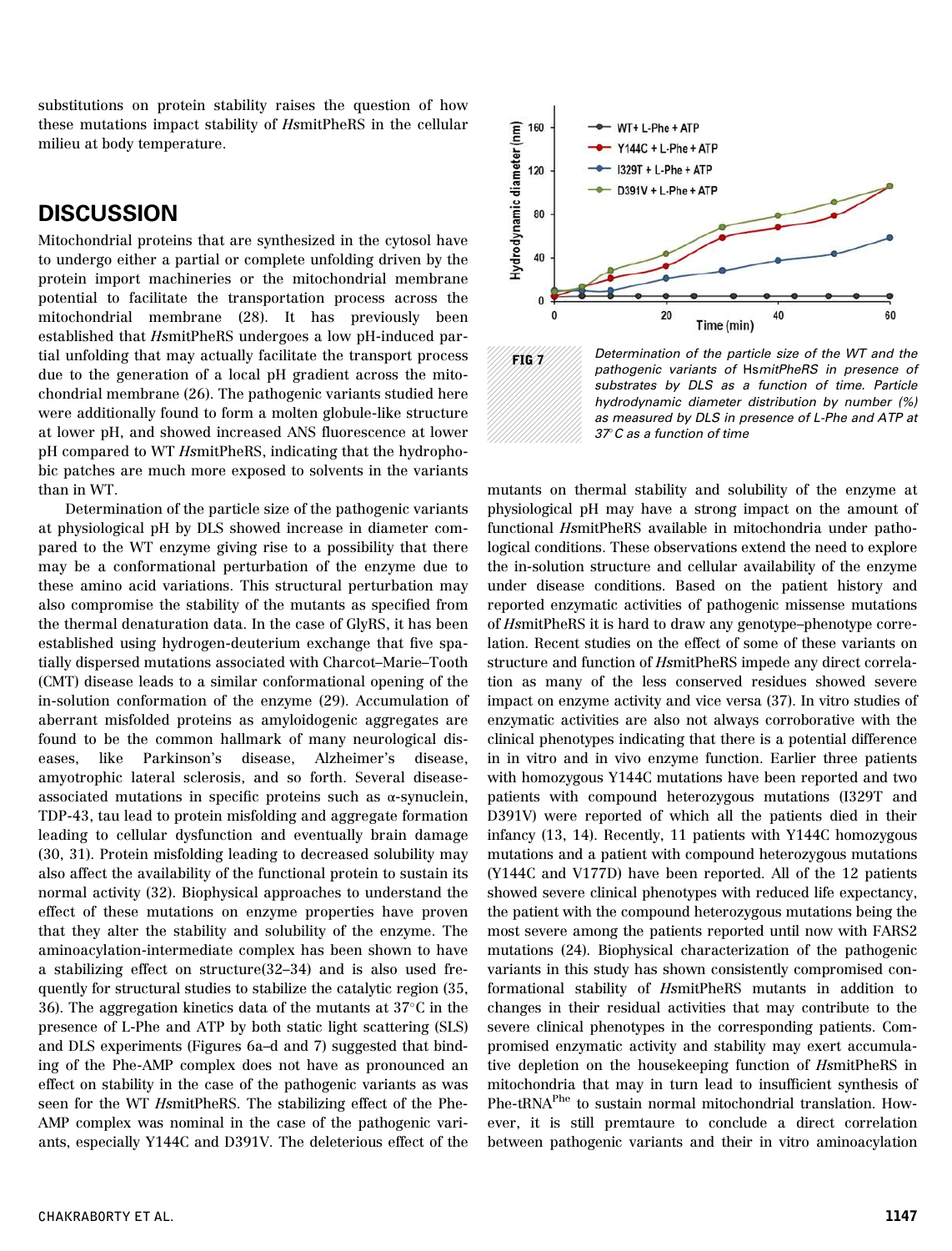

activities and stability, as there remain many unknown factors still to consider (38). To this end, studies of the HmitPheRS and its pathogenic mutants may be developed as model to decipher the mechanistic pathway of mutant mitochondrial aaRSs-related diseases with the help of numerous crystal structures of free-and tRNA-bound proteins including several pathogenic mutants (37, 39, 40).

### ACKNOWLEDGMENTS

The present study was supported by a grant from the DST-SERB (sanction order no. EMR/2016/002247) to RB and the National Science Foundation (MCB 1715840) to MI. SC is supported by a fellowship from the University Grant Commission (UGC), Government of India. The authors thank Dr. Alok Kumar Sil, University of Calcutta for allowing to use the StepOne real-time PCR system from Applied Biosystems in his laboratory. The authors thank Mr. Dipak C. Konar (Bose Institute) for technical support.

# AUTHOR CONTRIBUTIONS

S.C., M.I., and R.B. designed the experiments and analyzed the data. S.C. performed the experiments. S.C., M.I., and R.B. wrote the manuscript.

# CONFLICT OF INTEREST

The authors declare no potential conflict of interest.

# REFERENCES

- [1] Montoya J, López-Gallardo E, Díez-Sánchez C, López-Pérez MJ, Ruiz-Pesini E. 20 years of human mtDNA pathologic point mutations: Carefully reading the pathogenicity criteria. Biochim Biophys Acta. 2009;1787:476–483.
- [2] Khan NA, Govindaraj P, Meena AK, Thangaraj K. Mitochondrial disorders: Challenges in diagnosis & treatment. Indian J Med Res. 2015;141:13–26.
- [3] Craven L, Alston CL, Taylor RW, Turnbull DM. Recent advances in mitochondrial disease. Annu Rev Genomics Hum Genet. 2017;18:257–275.
- [4] Tuppen HA, Blakely EL, Turnbull DM, Taylor RW. Mitochondrial DNA mutations and human disease. Biochim Biophys Acta. 2010;1797:113–128.
- [5] Pütz J, Dupuis B, Sissler M, Florentz C. Mamit-tRNA, a database of mammalian mitochondrial tRNA primary and secondary structures. RNA. 2007;13: 1184–1190.
- [6] Roos S, Darin N, Kollberg G, et al. A novel mitochondrial tRNA Arg mutation resulting in an anticodon swap in a patient with mitochondrial encephalomyopathy. Eur J Hum Genet. 2013;21:571–573.
- [7] Lu Y, Zhao D, Yao S, et al. Mitochondrial tRNA genes are hotspots for mutations in a cohort of patients with exercise intolerance and mitochondrial myopathy. J Neurol Sci. 2017;379:137–143.
- [8] Heidari MM, Keshmirshekan A, Bidakhavidi M, et al. A novel heteroplasmic mutation in mitochondrial tRNA(Arg) gene associated with non-dystrophic myotonias. Acta Neurol Belg. 2018. https://doi.org.10.1007/s13760-018-1042-5
- [9] Sissler M, González-Serrano LE, Westhof E. Recent advances in mitochondrial Aminoacyl-tRNA Synthetases and disease. Trends Mol Med. 2017;23: 693–708.
- [10] Diodato D, Ghezzi D, Tiranti V. The mitochondrial Aminoacyl tRNA Synthetases: Genes and syndromes. Int J Cell Biol. 2014;2014:787956.
- [11] Yao P, Fox PL. Aminoacyl-tRNA synthetases in medicine and disease. EMBO Mol Med. 2013;5:332–343.
- [12] Moulinier L, Ripp R, Castillo G, Poch O, Sissler M. MiSynPat: An integrated knowledge base linking clinical, genetic, and structural data for diseasecausing mutations in human mitochondrial aminoacyl-tRNA synthetases. Hum Mutat. 2017;38:1316–1324.
- [13] Shamseldin HE, Alshammari M, Al-Sheddi T, et al. Genomic analysis of mitochondrial diseases in a consanguineous population reveals novel candidate disease genes. J Med Genet. 2012;49:234–241.
- [14] Elo JM, Yadavalli SS, Euro L, et al. Mitochondrial phenylalanyl-tRNA synthetase mutations underlie fatal infantile Alpers encephalopathy. Hum Mol Genet. 2012;21:4521–4529.
- [15] Almalki A, Alston CL, Parker A, et al. Mutation of the human mitochondrial phenylalanine-tRNA synthetase causes infantile-onset epilepsy and cytochrome c oxidase deficiency. Biochim Biophys Acta. 2014;1842:56–64.
- [16] Vernon HJ, McClellan R, Batista DA, Naidu S. Mutations in FARS2 and nonfatal mitochondrial dysfunction in two siblings. Am J Med Genet A. 2015; 167:1147–1151.
- [17] Yang Y, Liu W, Fang Z, et al. A newly identified missense mutation in FARS2 causes autosomal-recessive spastic paraplegia. Hum Mutat. 2016;37: 165–169.
- [18] Wang J, Li JL, Schmitt ES, Peacock S, Zhang VW, Wong L-J. Novel pathogenic variants in the mitochondrial aminoacyl TRNA synthetases genes. Mol Genet Metab. 2015;114:352–353.
- [19] Raviglione F, Conte G, Ghezzi D, et al. Clinical findings in a patient with FARS2 mutations and early-infantile-encephalopathy with epilepsy. Am J Med Genet A. 2016;170:3004–3007.
- [20] Walker MA, Mohler KP, Hopkins KW, et al. Novel compound heterozygous mutations expand the recognized phenotypes of FARS2-linked disease. J Child Neurol. 2016;31:1127–1137.
- [21] Cho JS, Kim SH, Kim HY, et al. FARS2 mutation and epilepsy: Possible link with early-onset epileptic encephalopathy. Epilepsy Res. 2017;129:118–124.
- [22] Vantroys E, Larson A, Friederich M, et al. New insights into the phenotype of FARS2 deficiency. Mol Genet Metab. 2017;122:172–181.
- [23] Sahai SK, Steiner RE, Au MG, et al. FARS2 mutations presenting with pure spastic paraplegia and lesions of the dentate nuclei. Ann Clin Transl Neurol. 2018;5:1128–1133.
- [24] Almannai M, Wang J, Dai H, et al. FARS2 deficiency; new cases, review of clinical, biochemical, and molecular spectra, and variants interpretation based on structural, functional, and evolutionary significance. Mol Genet Metab. 2018;125:281–291.
- [25] Tyler RC, Sreenath HK, Singh S, et al. Auto-induction medium for the production of [U-15N]- and [U-13C, U-15N]-labeled proteins for NMR screening and structure determination. Protein Expr Purif. 2005;40:268–278.
- [26] Banerjee R, Reynolds NM, Yadavalli SS, et al. Mitochondrial aminoacyl-tRNA synthetase single-nucleotide polymorphisms that lead to defects in refolding but not aminoacylation. J Mol Biol. 2011;410:280–293.
- [27] Reinhard L, Mayerhofer H, Geerlof A, Mueller-Dieckmann J, Weiss MS. Optimization of protein buffer cocktails using Thermofluor. Acta Crystallogr Sect F Struct Biol Cryst Commun. 2013;69:209–214.
- [28] Schwartz MP, Huang S, Matouschek A. The structure of precursor proteins during import into mitochondria. J Biol Chem. 1999;274:12759–12764.
- [29] He W, Zhang HM, Chong YE, Guo M, Marshall AG, Yang XL. Dispersed disease-causing neomorphic mutations on a single protein promote the same localized conformational opening. Proc Natl Acad Sci U S A. 2011;108: 12307–12312.
- [30] Lázaro DF, Rodrigues EF, Langohr R, et al. Systematic comparison of the effects of alpha-synuclein mutations on its oligomerization and aggregation. PLoS Genet. 2014;10:e1004741.
- [31] Janssens J, Van Broeckhoven C. Pathological mechanisms underlying TDP-43 driven neurodegeneration in FTLD-ALS spectrum disorders. Hum Mol Genet. 2013;22:R77–R87.
- [32] Sauter C, Lorber B, Gaudry A, et al. Neurodegenerative disease-associated mutants of a human mitochondrial aminoacyl-tRNA synthetase present individual molecular signatures. Sci Rep. 2015;5:17332.